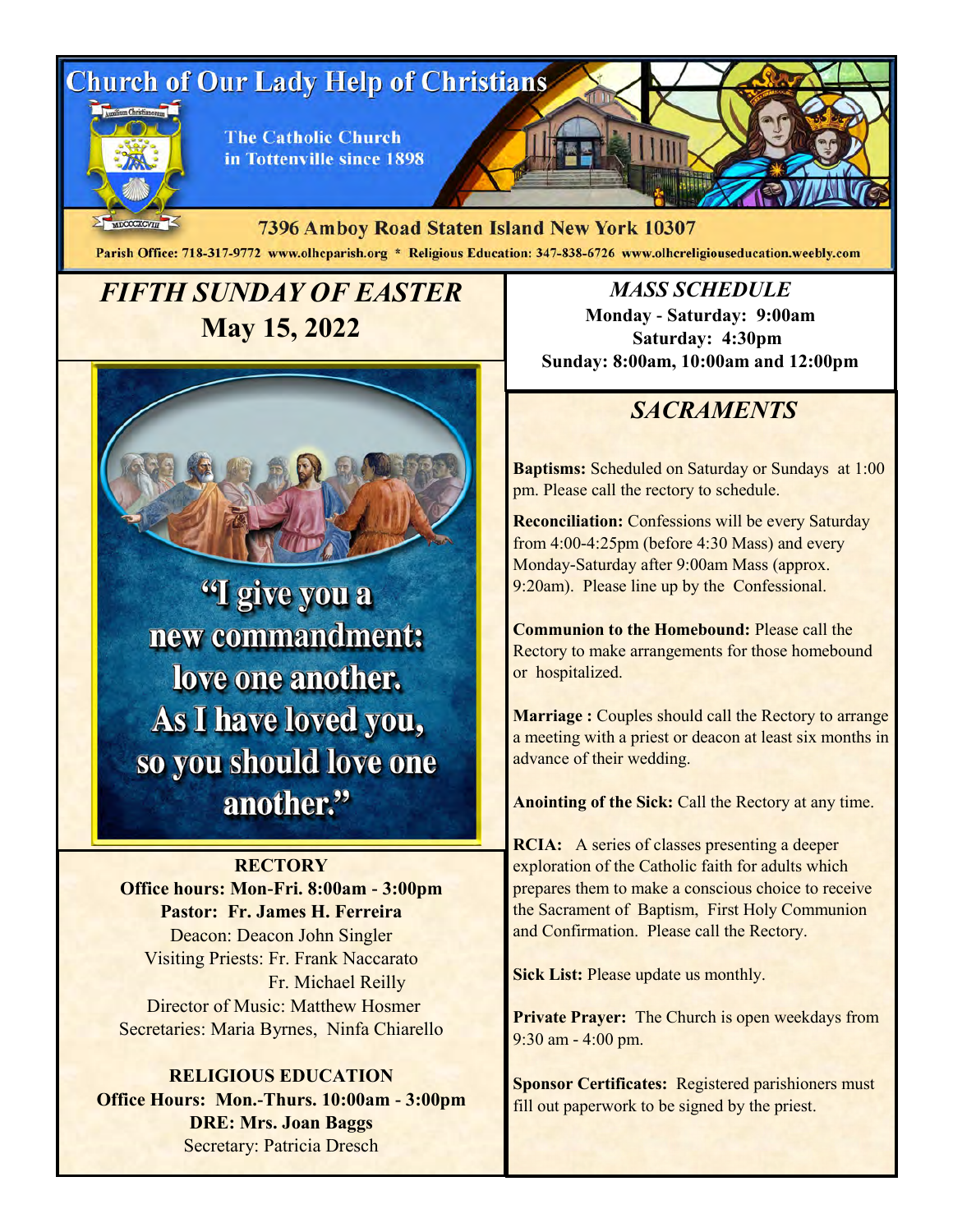| <b>FIFTH SUNDAY OF EASTER</b><br>MAY 15, 2022 PG. 2 |                                                                                                                                   |                                                                                           |
|-----------------------------------------------------|-----------------------------------------------------------------------------------------------------------------------------------|-------------------------------------------------------------------------------------------|
| <b>WEEKLY MASS INTENTIONS</b>                       |                                                                                                                                   | <b>MEMORIAL OFFERINGS</b><br><b>Week of May 14, 2022</b>                                  |
|                                                     | SATURDAY, May 14, 2022                                                                                                            | <b>Bread and Wine</b><br><b>The People of our Parish</b>                                  |
| 9:00am:<br>4:30pm:                                  | <b>Mother's Day Novena</b><br><b>The People of our Parish</b>                                                                     | <b>Sanctuary Lamp</b><br>鼎<br><b>The People of our Parish</b>                             |
|                                                     | <b>SUNDAY, MAY 15, 2022</b>                                                                                                       | <b>Altar Candles</b>                                                                      |
| 8:00am:                                             | <b>Bill Eisengrein</b><br>Requested by Betty Eisengrein                                                                           | <b>The People of our Parish</b>                                                           |
| 10:00am:<br>12:00pm:                                | <b>Mother's Day Novena</b><br><b>Gilda and Francesco Gallaro</b><br>Requested by Maria and Luigi Gallaro                          | <b>Altar Flowers</b><br><b>The People of our Parish</b>                                   |
| <b>MONDAY, MAY 16, 2022</b>                         |                                                                                                                                   | <b>WEEKLY SACRIFICIAL</b><br><b>OFFERINGS:</b>                                            |
| 9:00am:                                             | <b>Mother's Day Novena</b>                                                                                                        | 5/7 & 5/8 : 57,640.<br>WHICH INCLUDES PARISH PAY                                          |
| <b>TUESDAY, MAY 17, 2022</b>                        |                                                                                                                                   | THANK YOU FOR YOUR SUPPORT.<br>PLEASE NOTE:<br>YOU CAN SUBMIT YOUR WEEKLY                 |
| 9:00am:                                             | <b>Vincent Carone</b><br>Requested by Benny and Maria Gambino                                                                     | <b>CONTRIBUTIONS BY</b><br>CONNECTING TO WESHARE AT<br>olhcparish.churchgiving.com        |
| <b>WEDNESDAY, MAY 18, 2022</b>                      |                                                                                                                                   | or call 1-877-316-0260<br>OR DROP OFF YOUR ENVELOPES IN THE<br>RECTORY MAILBOX.           |
| 9:00am:                                             | Peter, Frank and Maria Buzzetta<br>Requested by the Cardinale Family                                                              | <b>Crossroad Collection</b><br><b>Every 4th Sunday after all Masses</b>                   |
| THURSDAY, MAY 19, 2022                              |                                                                                                                                   | <b>50/50 Club</b><br>\$5.00 Donation You can't win it if you're                           |
| $9:00am$ :                                          | <b>Frank Perricone</b><br>Requested by Ralph Perricone                                                                            | not in it!<br><b>First Friday</b>                                                         |
| <b>FRIDAY, MAY 20, 2022</b>                         |                                                                                                                                   | Mass at 9:00 am<br><b>Adoration/Benediction at 9:30am</b>                                 |
| 9:00am:                                             | <b>Joseph J. Kosinski</b><br>Requested by John and Judy Singler and Family                                                        | <b>Recitation of the Rosary</b><br>Daily after the 9am Mass                               |
| <b>SATURDAY, MAY 21, 2022</b>                       |                                                                                                                                   | <b>Rosary to Our Lady of Fatima</b><br>The 13th of every month 6:00 pm                    |
| 9:00am:<br>4:30pm:                                  | <b>Mary Gargano</b><br>Requested by the Vasaturo Family<br><b>The Tartaglila Family</b><br>Requested by Roseann and Joseph Gloria | <b>St. Edward's Food Pantry</b><br>6581 Hyland Boulevard SINY<br>1st Weekend of the Month |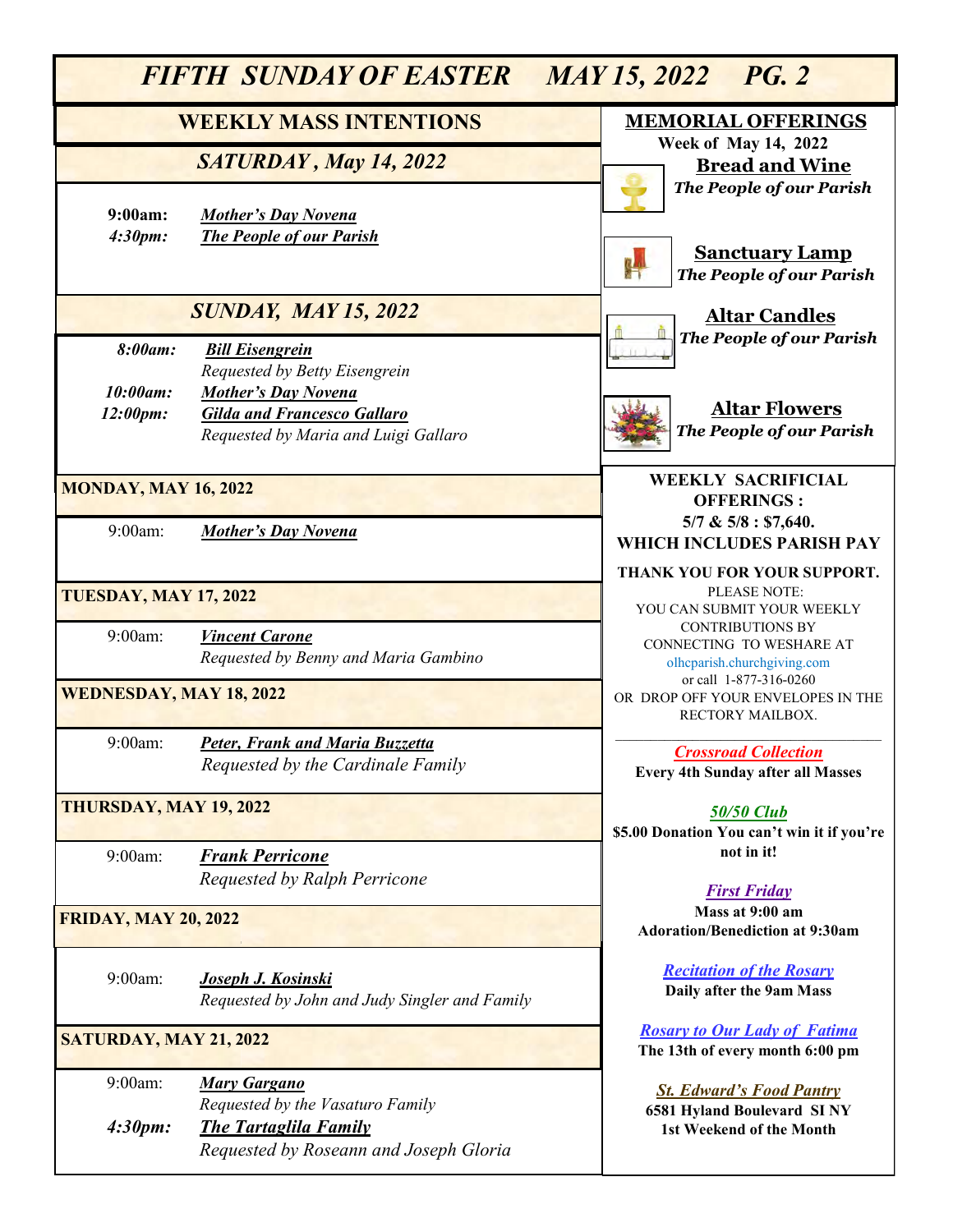*The Miraculous Medal* 



9:00am: *Concetta DiCesare, Lidia and Domenico Olivo chapel. There, Sr. Catherine sees the Virgin Mary sitting in a chair. She kneels beside Requested by Olivo and Fiorica Families Mary and rests her hands in the Virgin's lap. The two speak for several hours. The extraordinary story begins on the night of July 18, 1830, when a mysterious child awakens Sr. Catherine Laboure. The child leads her to the convent's During the conversation, Mary promises she will return and give the young nun "a mission." The child leads Catherine back to her bed. Catherine hears the clock strike 2 a.m., July 19th.* 

*A little more than four months later, Sr. Catherine learns what Mary wants. During her evening meditation on Nov. 27, 1830, Catherine has a vision of Mary standing in a position similar to the depiction on the medal. Later, the vision changes to include the inscription found on the front side of the medal. Mary speaks to Catherine, saying, "Have a medal struck upon this model. Those who wear it will receive great graces, especially if they wear it around their neck." It was as Mary said. The medal's effects were immediate.*

*The first medals were made in 1832 and distributed throughout Paris. According to the Association of the Miraculous Medal, the blessings that Mary promised "began to shower down" on wearers of the medal. The devotion spread rapidly. In 1836, a Church investigation declared the apparitions to be genuine. Since Mary asked Catherine to have the medal struck, devotion to the Miraculous Medal has spread the world over, the image having achieved iconic stature.*

*There is no superstition or magic connected with the Miraculous Medal, nor is it "a good luck charm." Rather, it is "a testimony to faith and the power of trusting prayer. Its greatest miracles are those of patience, forgiveness, repentance, and faith."*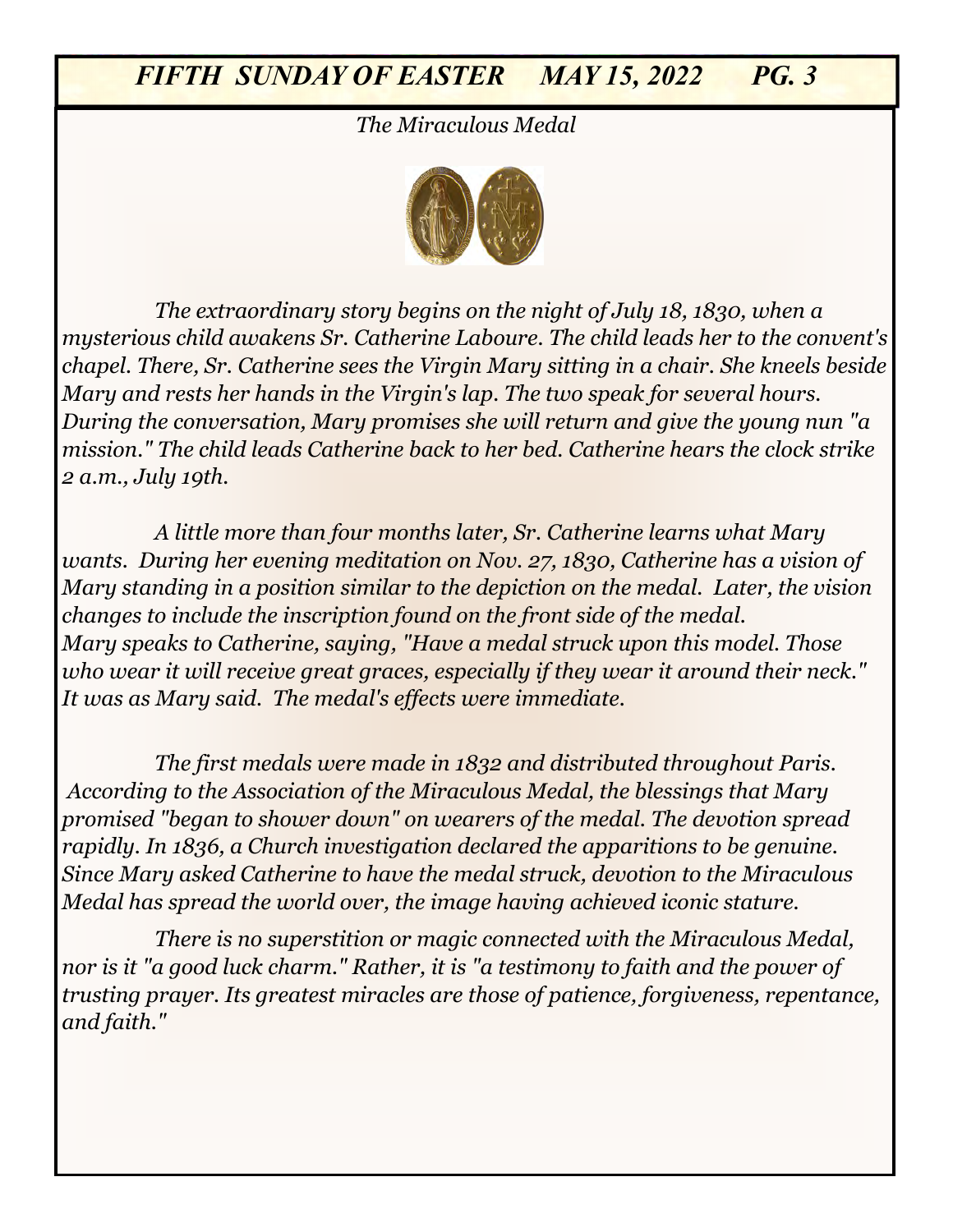

*Let us pray for all the deceased of the Parish especially, Andrew Baran and John Vigliotti* 

#### **PLEASE PRAY FOR OUR SERVICE MEN AND WOMEN**



*ANDREW S. ASWARD SC STEVEN DENOBLE AFGHANISTAN PAUL ALBANESE ROMANIA BRIAN P. FLEMING KUWAIT DIANA ALBANESE WASH. STATE MASON MORGANTE NC DAVID BAGGS NY CODY ROBSINSON NC THOMAS BROWN AFGHANISTAN SHAWN ROBINSON WA MICHAEL DEDDO, III ALASKA* 

#### **PLEASE PRAY FOR THE PEOPLE OF OUR**  Skip Fiore **PARISH Please let the rectory know if you would like to**

**remove anyone from this sick list. Thank you \_\_\_\_\_\_\_\_\_\_\_\_\_\_\_\_\_**

Alexander Angelo Alberga Robert Alongi Anna Ambrosole Jake Aspinall Aubrey Roseann Brock Joseph Burzo Stephen Cacase Theresa Cardinale Salvatore Cortes Carmela Luca Carsen Dennis Castelli Mike Chadwick Stacey Cohen Sylvia Cohen Sharonlee D. Joseph D'Angelo Daniel Danny Elvira DeLuzio Ellen Derowki Andrew DiLorenzo John Dilgen Barbara Doty Marie Dunigan Dennis Emperor Nicolette Falzone Maryann Fazio Joe Ferrari

Ramona Fogelstrom Nancy Flynn Emilyrose Gagliardi George Gina Laura Grzeskowiak Kian Griffiths Debra Houshmondrad Thomas Jacob Jeremy Kathy Robert Kilsby Thomas Kilgannon Nancy King Gianna Kovacs Rafael Laskowski Maria LaSorsa Ginnie Ledwon Flora Lucchese Ralph Lucchese Joseph Liotine Anthony Lodareo Scuoto Maisco Ed Malley Matthew Maureen G. Ken McCall Joseph Mariconda Peter Marsh Patty McNichol Vincent Merola Franco Migliorini Roberta Miro Peter Monfasani Joan Orena Linda Palermo SPC Sean Pesce Raymond Perry, Jr. Robert Robin Rodolfo

Frances Rotunno Philip Russo Edward Svennigsen Jordan S. Patricia Savino Stephanie Christopher Seiler Stacey Strongarone Gladys Tanecredi Tara Justin Too Carl Termine, Jr. Aiden Truscelli Annette VanTine Wayne Kathy Whitehurst Joseph Yasso

 *Our Lady Help of Christians welcomes all newly baptized to your new Parish Family* 



## A MESSAGE FROM



# **TIMOTHY CARDINAL DOLAN**

*If you are celebrating 50 Years of Marriage in 2022, you are invited to a Golden Jubilee Wedding Mass at St. Patrick's Cathedral on Sunday, June 5th at 2:30pm. We invite each couple with up to four family members and friends as well. Please contact the rectory for tickets.* 

## The Memorare

*\_\_\_\_\_\_\_\_\_\_\_\_\_\_\_\_\_\_\_\_\_\_\_\_\_\_\_*

Remember O most gracious Virgin Mary, that never was it known that anyone who fled to thy protection, implored thy help or sought thy intercession was left unaided.

Inspired with confidence, I fly to thee, O Virgin of virgins my Mother, to thee do I come; before thee I stand, sinful and sorrowful.

O Mother of the Word Incarnate, despise not my petitions, but in thy mercy hear and answer me.

Amen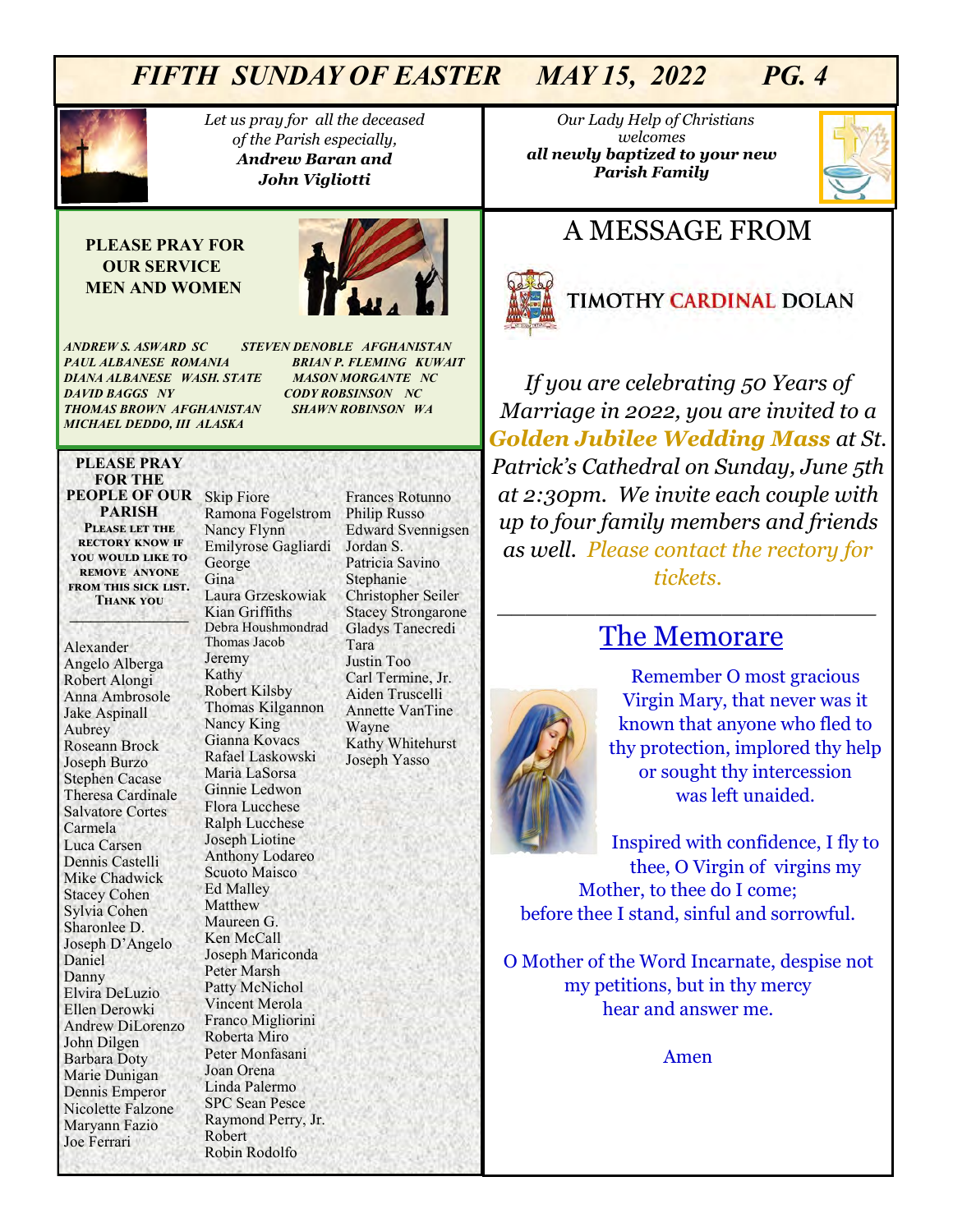#### **RESPECT LIFE NEWS**



We are grateful to OLHC for continuing to be a lifeline and a consistent encourager of the work to save babies from abortion. This parish is saving lives. Call Ginny if you want to get more involved.

646 267 6456 .

#### **CHURCH NEWS/PARISH EVENTS AT: SOUTH SHORE GOLF COURSE**

Join Our **Golf Outing** 

**SAVE THE DATE: FRIDAY JUNE 17TH**

**OLHC 24TH ANNUAL GOLF OUTING (All proceeds to go toward the new roof for the church) GOLF PACKAGE: 8AM SHOTGUN: INCL. CART, FULL BREAKFAST, SNACKS AND BEVERAGES GAMES THROUGH OUT THE DAY, OPEN BAR LUNCHEON 1PM TO FOLLOW AT THE OLD BERMUDA INN - \$180. PER PERSON** 

 **OPEN BAR-LUNCHEON ONLY: \$70. PER PERSON GOLF OUTING/LUNCHEON IS OPEN TO ALL PARISHIONERS, FAMILY AND FRIENDS \*MONETARY DONATIONS ARE WELCOME \*BE A CORPORATE/ BUSINESS SPONSOR WE WILL ADVERTISE YOUR BUSINESS. CALL THE RECTORY IF INTERESTED**

#### **HOLE SPONSORS \$100.**

**(SEE GOLF FLIERS IN THE LOBBIES) OR CHECK WEBSITE TO JOIN IN ON THIS GREAT DAY. FOR ANY ADDL. INFO. PLEASE CALL THE RECTORY.** 

#### **RELIGIOUS EDUCATION NEWS**

**Office Hours Monday through Thursday 10:00 AM to 3:00 PM**

**Office Phone: 347-838-6726 Cell Phone: 718-227-2441**

**Email: joan.baggs@olhcparish.org**

### **Announcements:**

*Thank you to all our Catechists and Volunteers! It has been a pleasure working with you this year! May God Bless You! Religious Education Classes end on May 18th.*

**\_\_\_\_\_\_\_\_\_\_\_\_\_\_\_\_\_\_\_**

**Registration for 2022-23 is open. Please Register as soon as possible.**

## **Save the Date! Vacation Bible School week of August 15-19th.**

### **Theme: Mary Our Mother**

Registration is open. Please see our website for more information. https:// olhcreligiouseducation.weebly.com/

> *May God Bless you, Mrs. Joan Baggs, DRE*

#### **MUSIC MINISTRY: DIRECTOR:**  MATTHEW HOSMER

For all music needs and information, please contact:

> Mr. Hosmer at: OLHCmusicdirector@gmail.com